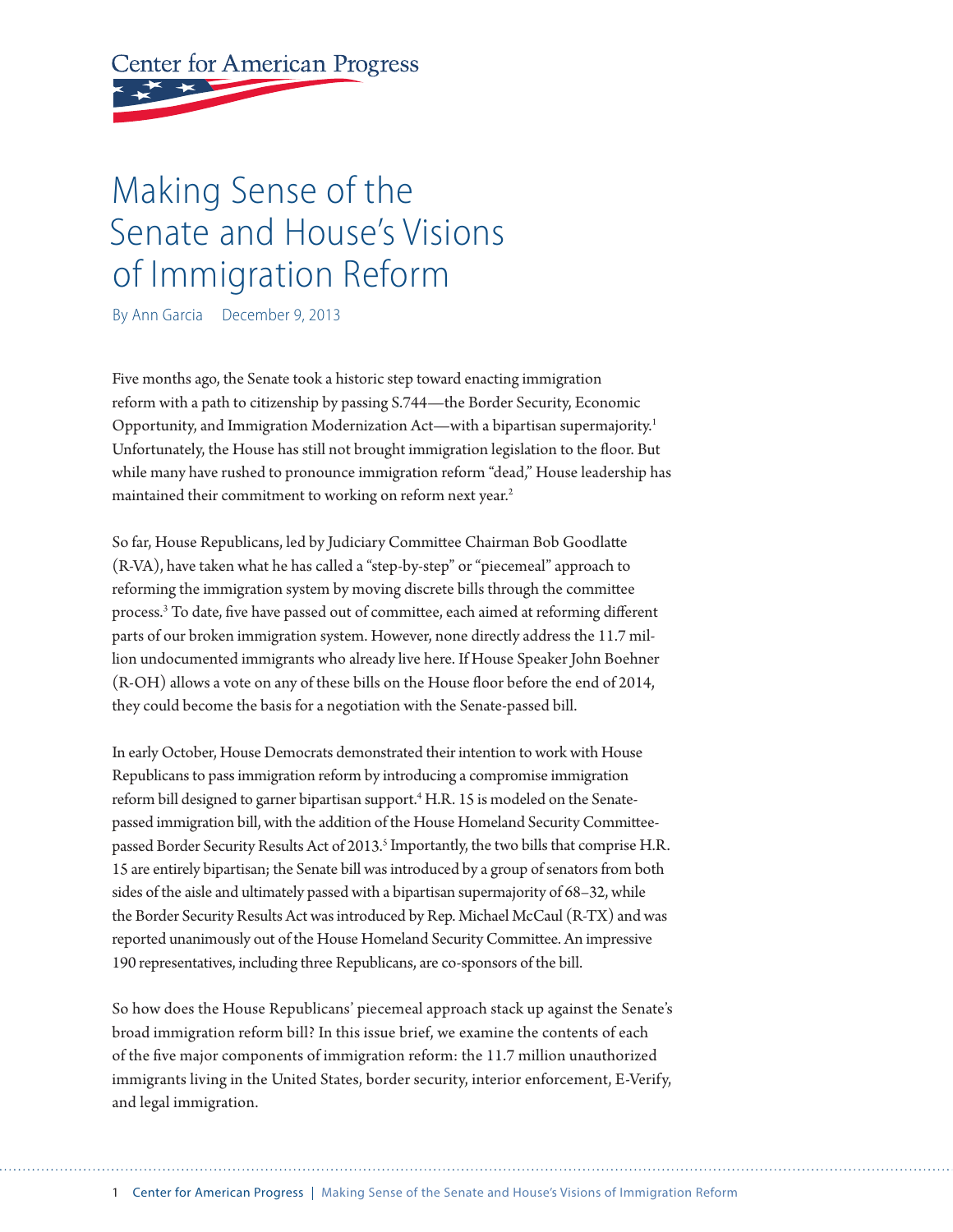## The 11.7 million

Let's begin with the backbone of immigration reform: legalization with a pathway to citizenship for the 11.7 million immigrants who lack legal status today.<sup>6</sup> This is probably the most discussed and most important element of immigration reform. These 11.7 million people have long been se#led in the United States; two in three have lived here for more than a decade, with many raising American children, and they play a critical role in the U.S. economy. Every day, however, more than 1,100 families are torn apart by deportation.<sup>7</sup>

Ideally, Congress would resolve the status of these 11.7 million people through a tough but reasonable program that would require unauthorized people to submit to background and national security checks and pay a sensible fee before acceding to legal status and, eventually, citizenship.

Registering the greatest possible number of undocumented immigrants in a legalization program in an efficient, streamlined manner and allowing them to earn citizenship in the shortest time possible is in the best interest of our economy. If undocumented immigrants acquired legal status in 2013 and citizenship in five years, our economy would see the following gains over 10 years:

- A \$1.1 trillion cumulative increase in gross domestic product, or GDP
- An average annual increase of 159,000 jobs
- A \$618 billion cumulative increase in the income of all Americans
- A \$515 billion cumulative increase in the earnings of undocumented immigrants
- A \$144 billion increase in taxes paid by undocumented immigrants<sup>8</sup>

#### The Senate

The Senate's Border Security, Economic Opportunity, and Immigration Modernization Act establishes a lengthy 13-year path to citizenship whereby qualified undocumented immigrants are first granted Registered Provisional Immigrant, or RPI, status for a 10-year period and then are in Lawful Permanent Resident, or LPR, status for three years before they may apply to naturalize and become citizens. The path is rigorous and includes a number of hard and fast requirements. These include four separate background and criminal checks and payment of at least \$2,000 in penalties plus application fees. The person applying for legal status must have arrived to the United States before December 31, 2011,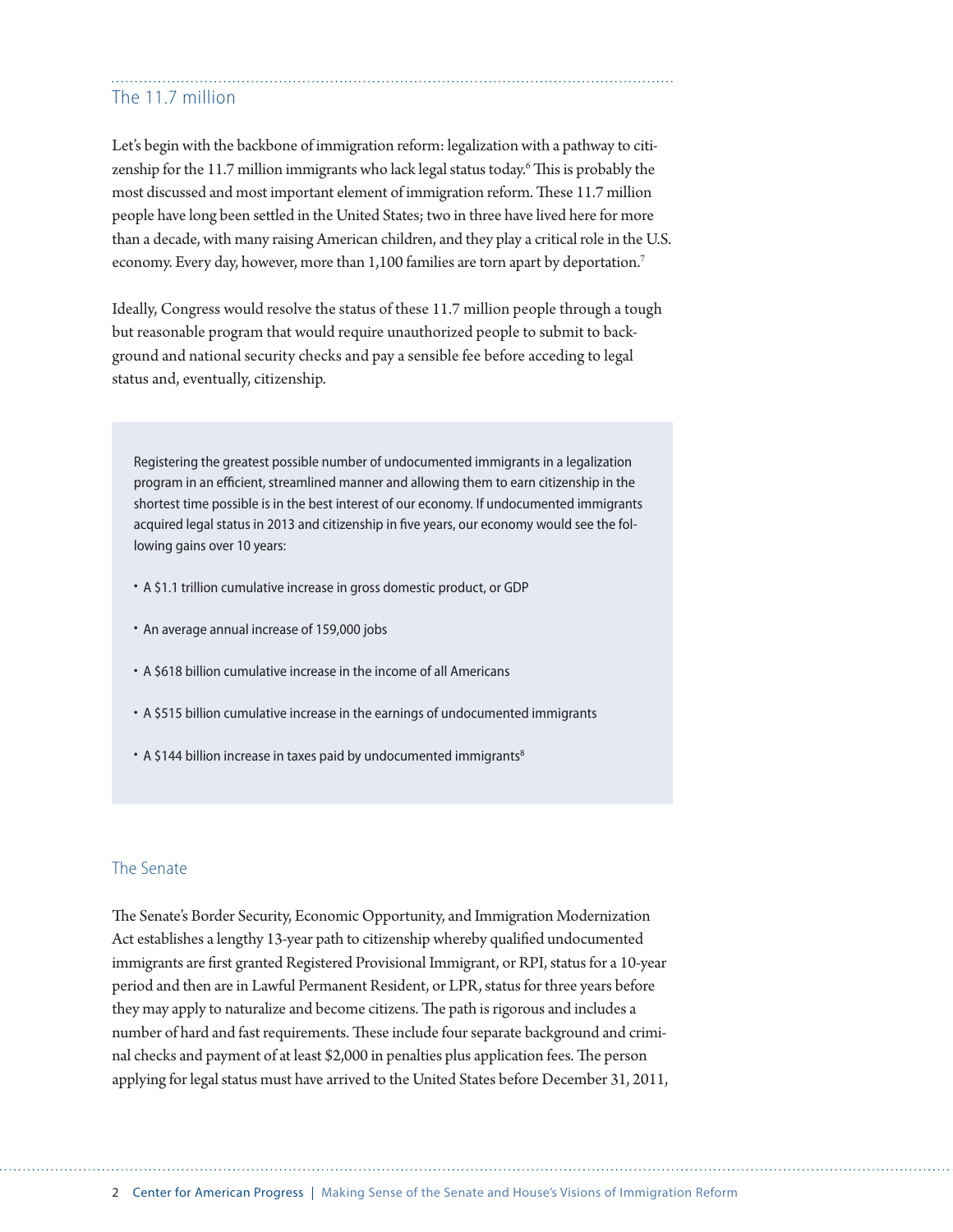and cannot have been convicted of a felony or of three or more separate misdemeanors. In addition, the applicant must show that they have not been unemployed for more than 60 days and are not likely to become a public charge, or must show resources at or above the federal poverty line until they become lawful permanent residents.

The bill includes a quicker path to citizenship for DREAMers—young people without status—and agricultural workers. Like the rest of the undocumented population, DREAMers will apply for RPI status, but rather than waiting 10 years like the rest of the unauthorized population to apply for LPR—a green card—they will be eligible to apply for LPR status after five years and naturalize as soon as they receive that status.

Undocumented agricultural workers will be eligible to apply for a "blue card," which they can hold for up to eight years while continuing to do farm work, but which will make them eligible for LPR status after five years, and for U.S. citizenship after five additional years.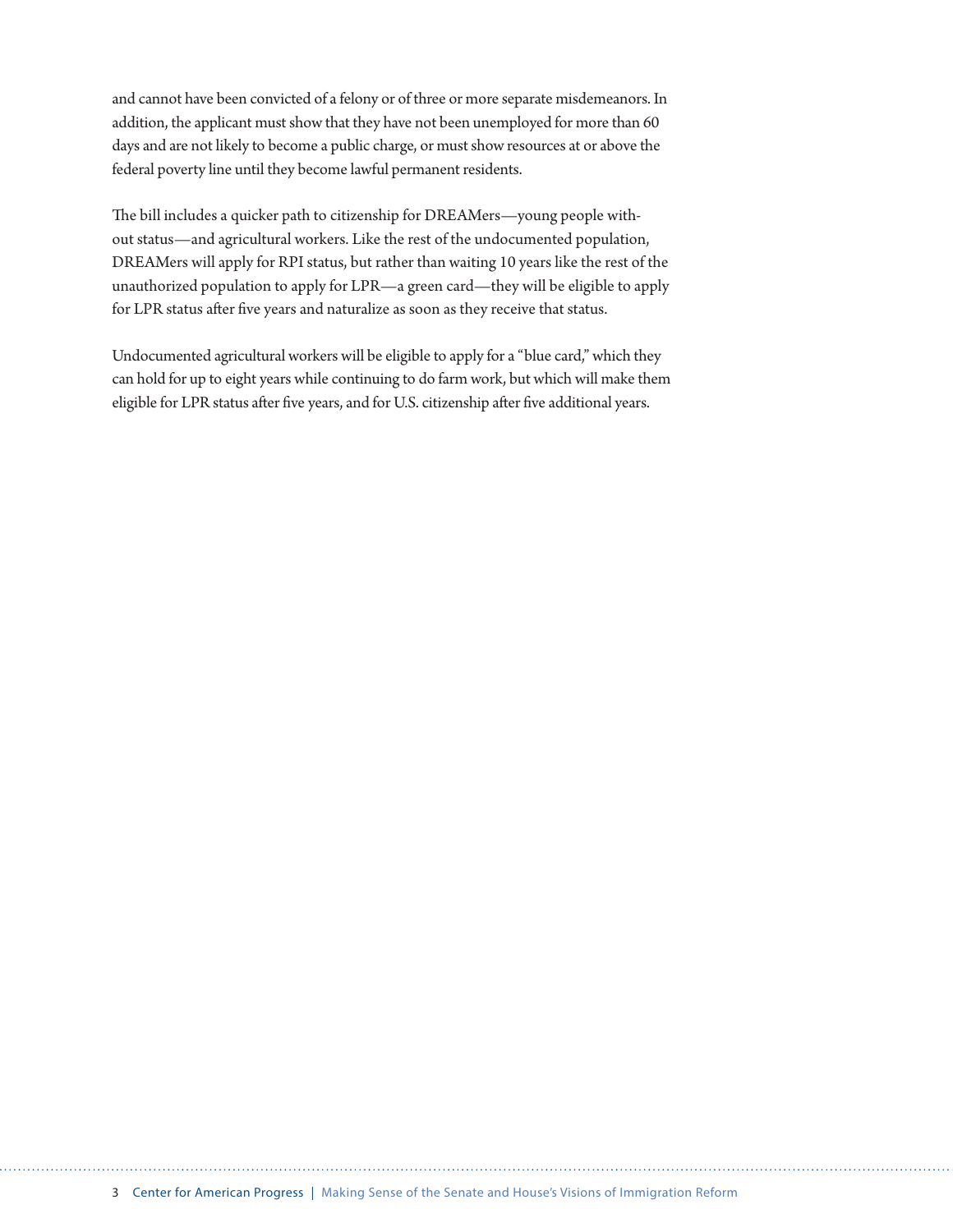A CENTER FOR AMERICAN PROGRESS GRAPHIC

# Not difficult enough?

The Senate's 13-year path to citizenship requires immigrants to clear each of these hurdles. Don't let the House add more.

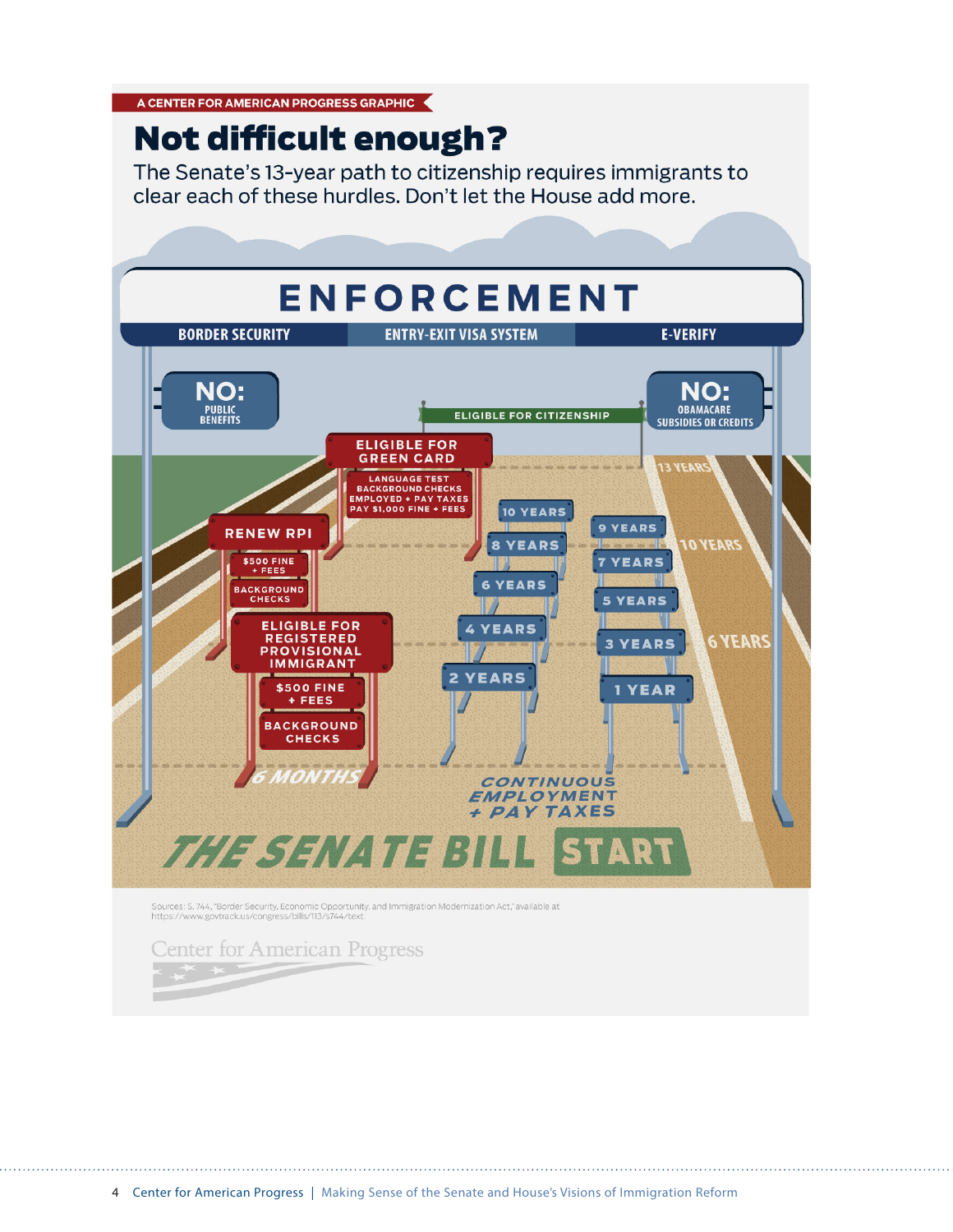#### The House

In contrast, none of the House Republican bills address the presence of the 11.7 million undocumented people in the United States, either through a pathway to citizenship, as the Senate bill does, or the opportunity to obtain legal status. To the extent that House Republicans are thinking about policy proposals for the 11.7 million or any subset thereof, their views are reported in press stories and media interviews. For example, Chairman Goodlatte has indicated support for the concept of an "earned path" to citizenship for DREAMers, and he has reportedly been working with House Majority Leader Eric Cantor (R-VA) on a version of the DREAM Act, the so-called KIDS Act.<sup>9</sup> Yet even this narrow legalization effort has reportedly hit a roadblock, as Republican drafters included a provision that would change existing law by barring young undocumented immigrants who attain citizenship from exercising their right to sponsor family members for legal immigration.<sup>10</sup> Such a provision would effectively make the rights and privileges of this category of new citizens lesser than those of other American citizens, a proposal that is unlikely to be acceptable to most House Democrats and even some House Republicans.<sup>11</sup>

Several other House Republicans have said they are supportive of proposals that would grant legal status to many undocumented immigrants, but have noted that these legislative measures should not create a "special path" to citizenship for these immigrants.<sup>12</sup> Such a legalization program would presumably allow undocumented immigrants living in the United States to gain legal status and would not preclude them from accessing citizenship through the existing system. While this might seem like a reasonable and promising option, the truth is that existing avenues to citizenship are narrow and fraught with obstacles.<sup>13</sup>

Application for citizenship through family based visa programs, for example, can take more than 20 years to clear if you are not the spouse, minor child, or parent of a U.S. citizen. This is due to a backlog that has developed from years of the annual number of available visas being less than the number of qualifying family members. Similar backlogs exist in the skilled employment-based immigration system, and only 5,000 green cards are awarded annually to workers performing less-skilled labor.<sup>14</sup> Squeezing 11.7 million additional people through these already crowded and narrow lanes where traffic has stood at a crawl for decades would just add to the congestion, and without further real reform of these legal channels, citizenship will remain an unattainable dream.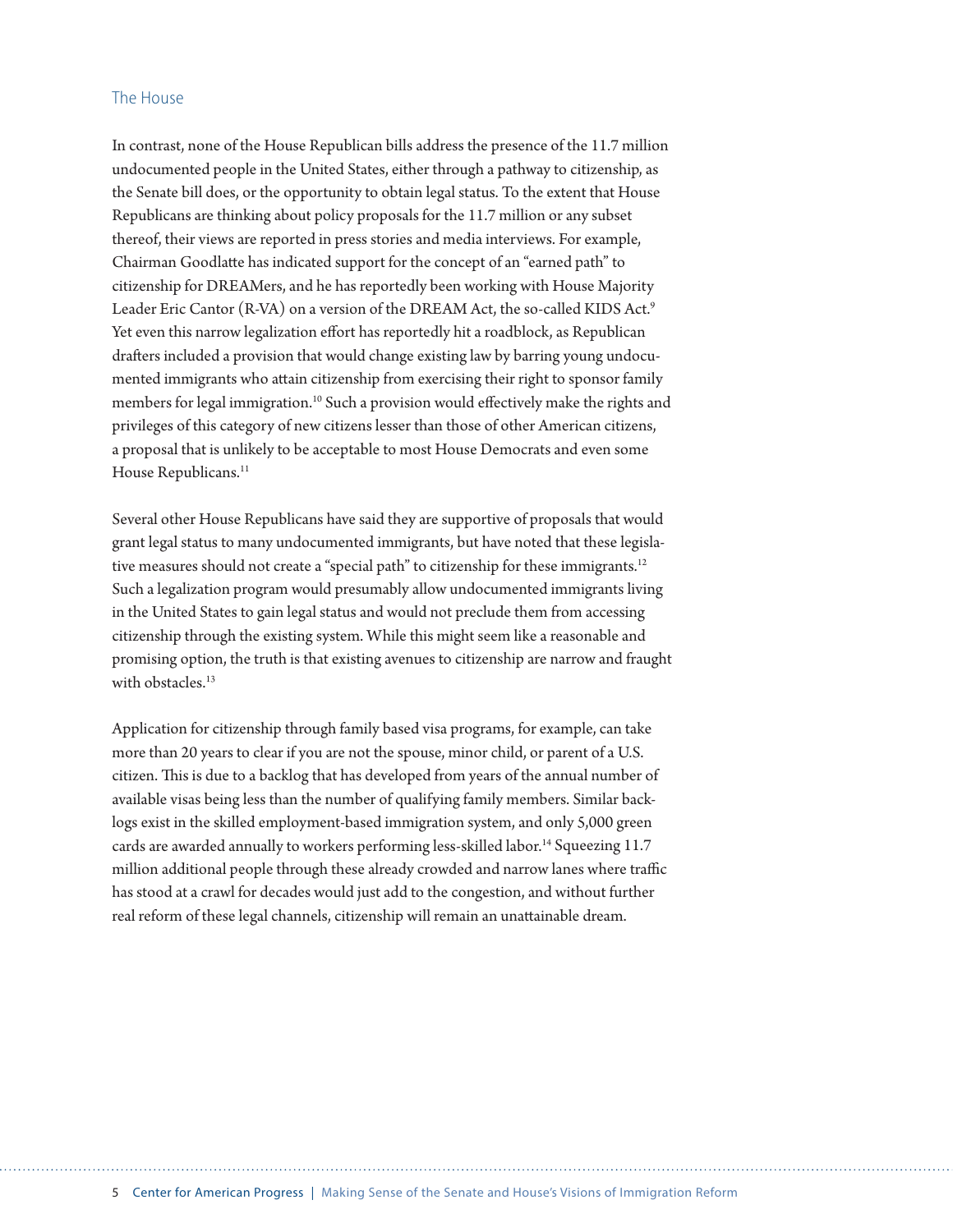## Border security

A smart border security bill would account for and build upon the unprecedented investment American taxpayers have made to ensure that our southwest border is secure. In the past decade, the budget of the U.S. Customs and Border Protection agency has doubled from \$5.9 billion to \$11.9 billion, and it is clear that the U.S. border with Mexico is more secure today than it has ever been.<sup>15</sup> Apprehensions on the southern border, which the Department of Homeland Security, or DHS, uses as a proxy for the number of people who try to cross the border each year, are at their lowest point in 40 years.<sup>16</sup>

Smart policymaking in this arena would require that resources be strategically deployed on the southwest border, with an emphasis on facilitating legitimate crossborder trade, preventing illegal smuggling, and ensuring that the interests of border communities are respected.

#### The Senate

The Senate bill makes unprecedented investments in border security, allotting \$46 billion to a plan that includes doubling the size of the Border Patrol to almost 40,000 agents, constructing 700 miles of fencing along the southern border, and adding an array of technology—including drones, vehicles, and sensors—all of which have to be deployed before immigrants can complete the path to citizenship. The bill's border security component drew the ire and concern from border communities. Border groups argue that DHS will have great difficulty in recruiting, training, and overseeing an additional 20,000 Border Patrol agents and that carrying out this immense hiring process will inevitably compromise due process, civil rights, and quality of life of the millions of residents of border communities.<sup>17</sup>

The plan also requires a full electronic exit system to be in place within two years at all airports and seaports. The system will be able to check the machine-readable passport, visa, and biographical information of all immigrants leaving by airports and seaports where Customs and Border Protection officers are present. The bill also creates a pilot program to put a full biometric exit system in the 30 most heavily trafficked international airports and seaports in the United States within six years.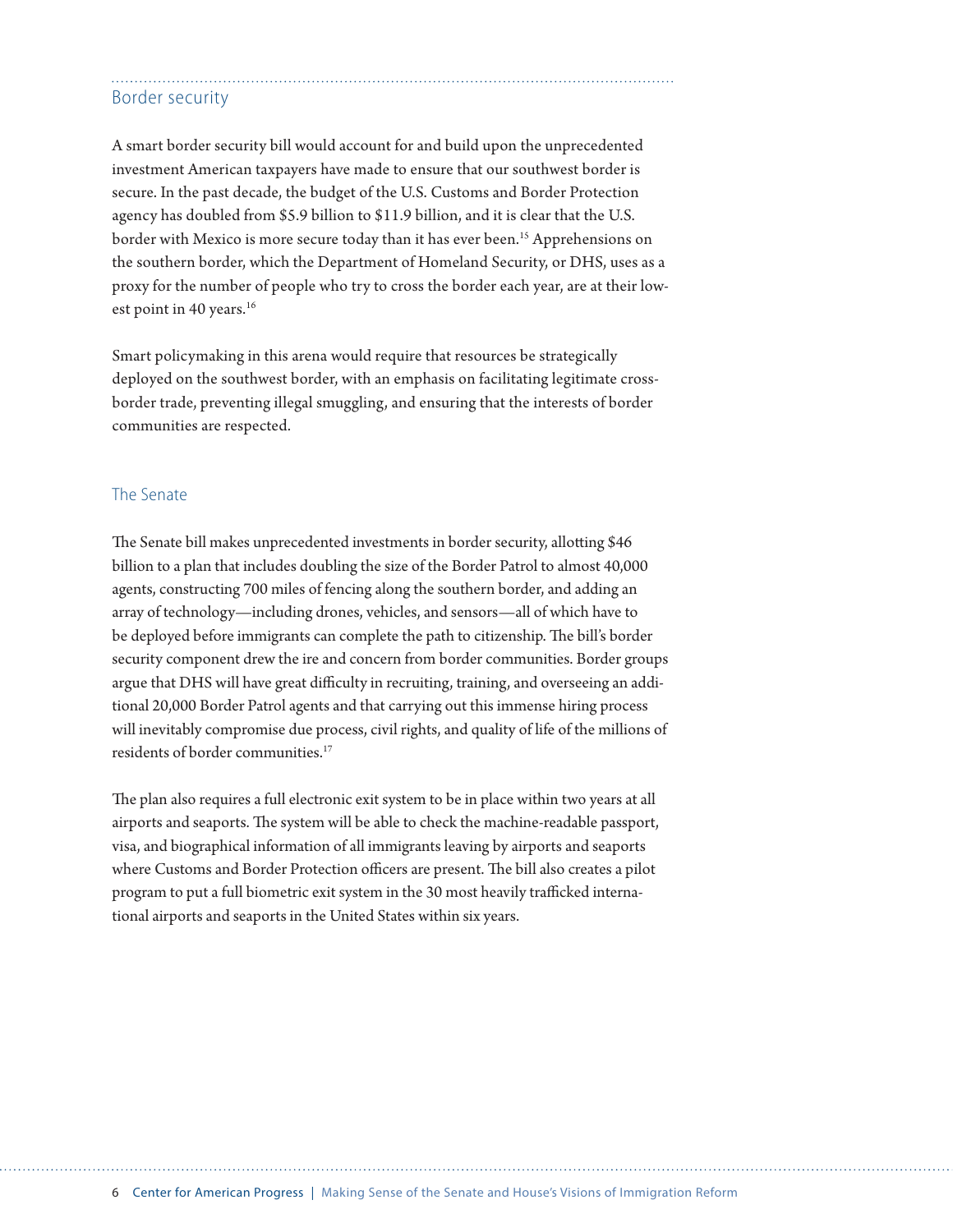#### The House

The bipartisan Border Security Results Act of 2013, which was incorporated into the comprehensive House immigration reform bill H.R. 15, was unanimously voted out of the bipartisan House Homeland Security Committee in May 2013.<sup>18</sup> The bill calls for the DHS to deploy the necessary border security resources to achieve operational control of the border—defined as apprehending 90 percent of those who have illegally crossed the southwest border—and gain and maintain 100 percent situational awareness, or "eyes on the border," meaning that DHS agents should be able to see every inch of the border 24/7 within two years in the highest-trafficked border areas and five years throughout the entire southwest border.

The Results Act also requires the DHS secretary to implement a plan to install biometric readers at ports of entry. The bill does not spell out the resources that must be deployed by DHS, instead giving the DHS secretary latitude to determine the resources that are needed. Nor does the bill authorize funding for specific resources. But the bill does require that the DHS secretary consider surveillance capabilities developed by the Department of Defense and the use of manned and unmanned aircraft.

#### Interior enforcement

Over the course of the past decade, Congress has ordered the construction of a behemoth interior enforcement agency called the U.S. Immigration and Customs Enforcement, or ICE, tasked with carrying out our nation's broken immigration laws. With the enforcement machine operating at full steam, a record 409,849 immigrants were deported in fiscal year 2012.<sup>19</sup> This includes hundreds of thousands of people who had not committed any crime other than the civil offense of being in the country without legal immigration status.

A successful interior enforcement bill will work in tandem with a legalization program to end the harassment of immigrants who do not pose a threat to their communities or to national security. It will focus future enforcement actions on the much smaller subset of immigrants who pose a threat to community safety. A central feature of a smart interior enforcement bill must involve expanding basic due-process protections while rolling back the costly and excessive use of detention as an enforcement tool. Access to legal counsel must be addressed in any reform of the interior enforcement system. Under current law, defendants have no right to a court-appointed attorney, even when facing detention or deportation. Studies have shown that immigrants with legal representation are at least five times as likely to be granted relief as those without counsel. Yet in 2008, 57 percent of noncitizens were unrepresented.<sup>20</sup> Those held in detention face even lower odds of securing legal counsel as they are sent away to distant and often rural detention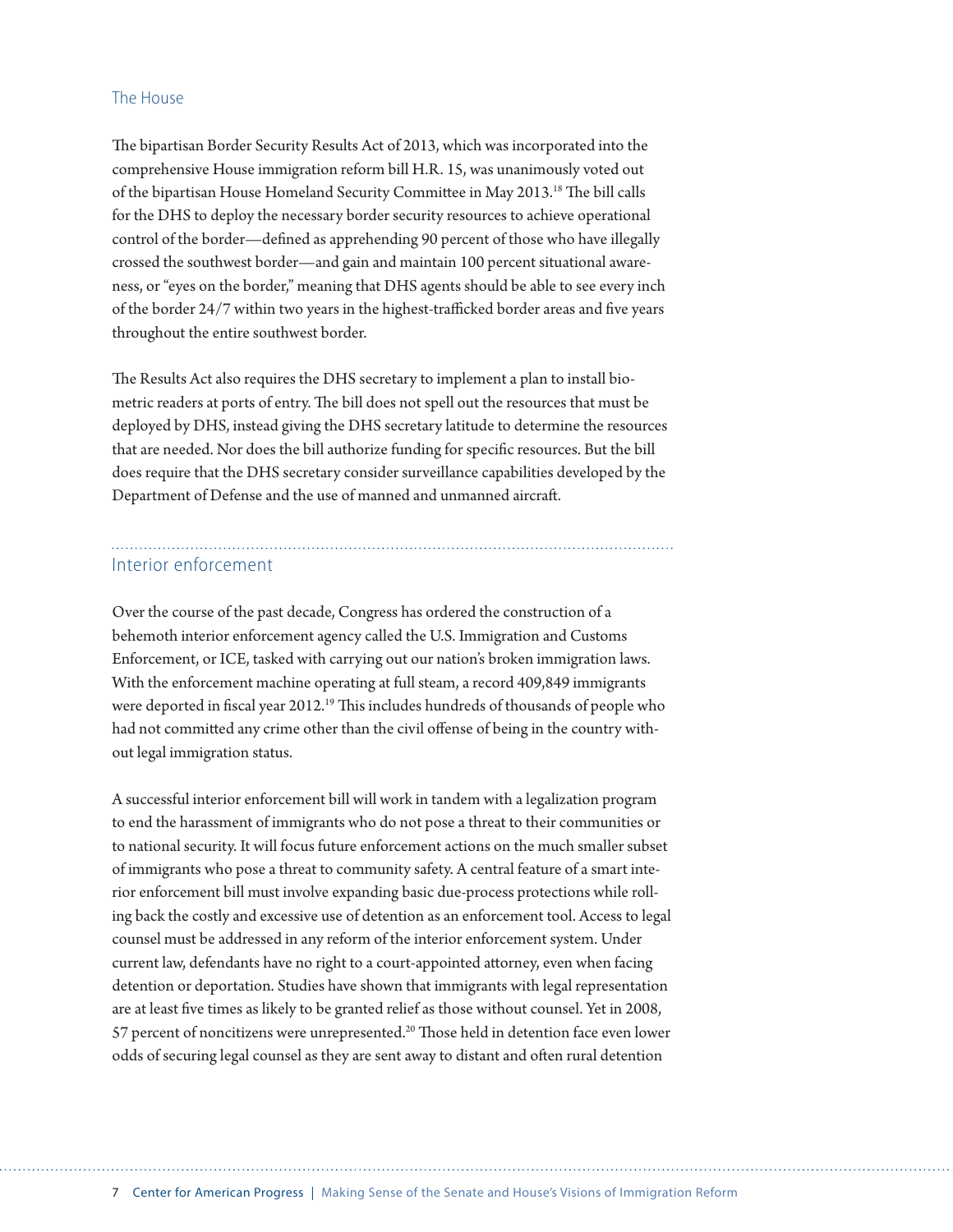facilities, far from their families and communities, and often far from affordable legal aid: 84 percent of noncitizens in detention are unrepresented.<sup>21</sup> Furthermore, broad discretion should be restored to immigration judges and adjudicators, who are currently unable to make decisions based on circumstances and facts surrounding specific cases.

There are numerous alternatives to detention that serve the same purpose of ensuring that individuals attend hearings and comply with any conditions of release. A robust embrace of these alternatives will save taxpayers billions of dollars while mitigating the devastating impact that unnecessary and prolonged detention has on families and communities.<sup>22</sup>

#### The Senate

The Senate bill increases interior enforcement by replacing a patchwork of state and local laws on immigration enforcement with a strict but fair federal system regulating employers and allowing for qualifying undocumented immigrants to gain provisional status. The bill also provides for reforms of our country's vast detention system, calling for an increase in the oversight of detention facilities, more expansive use of humane alternatives to detention such as electronic monitoring and a community-based supervision program, and limits the use of solitary confinement of immigration detainees.

The Senate bill enhances due-process protections in immigration courts by adding 225 immigration judges by 2016 and additional support staff, and requiring that immigrants in immigration court proceedings have access to DHS's evidence against them. The bill also protects children and the seriously mentally ill by requiring that they have an attorney appointed to represent them in immigration proceedings, and that they not be placed in solitary confinement under any circumstances. The Senate bill creates new guidelines for the detention of parents or caregivers of children under age 18. Whereas current law requires that asylees apply for asylum within one year of arriving in the United States, the Senate bill eliminates the one-year \$ling deadline and allows for some asylum applicants who missed this deadline to file motions to reopen their case.

The Senate bill increases criminal penalties for illegal entry and illegal re-entry after removal, and establishes some harsh grounds of inadmissibility and deportability for an assortment of crimes, such as a conviction related to participation in a street gang and a conviction in three or more drunk-driving offenses.

#### The House

In stark contrast to the Senate bill, the House Judiciary Committee passed the SAFE Act, a bill that makes criminals out of unauthorized immigrants, on a party-line vote in June 2013.<sup>23</sup> Unauthorized presence in the United States is currently a civil offense, but the SAFE Act makes it a federal crime, thereby turning anyone who has overstayed a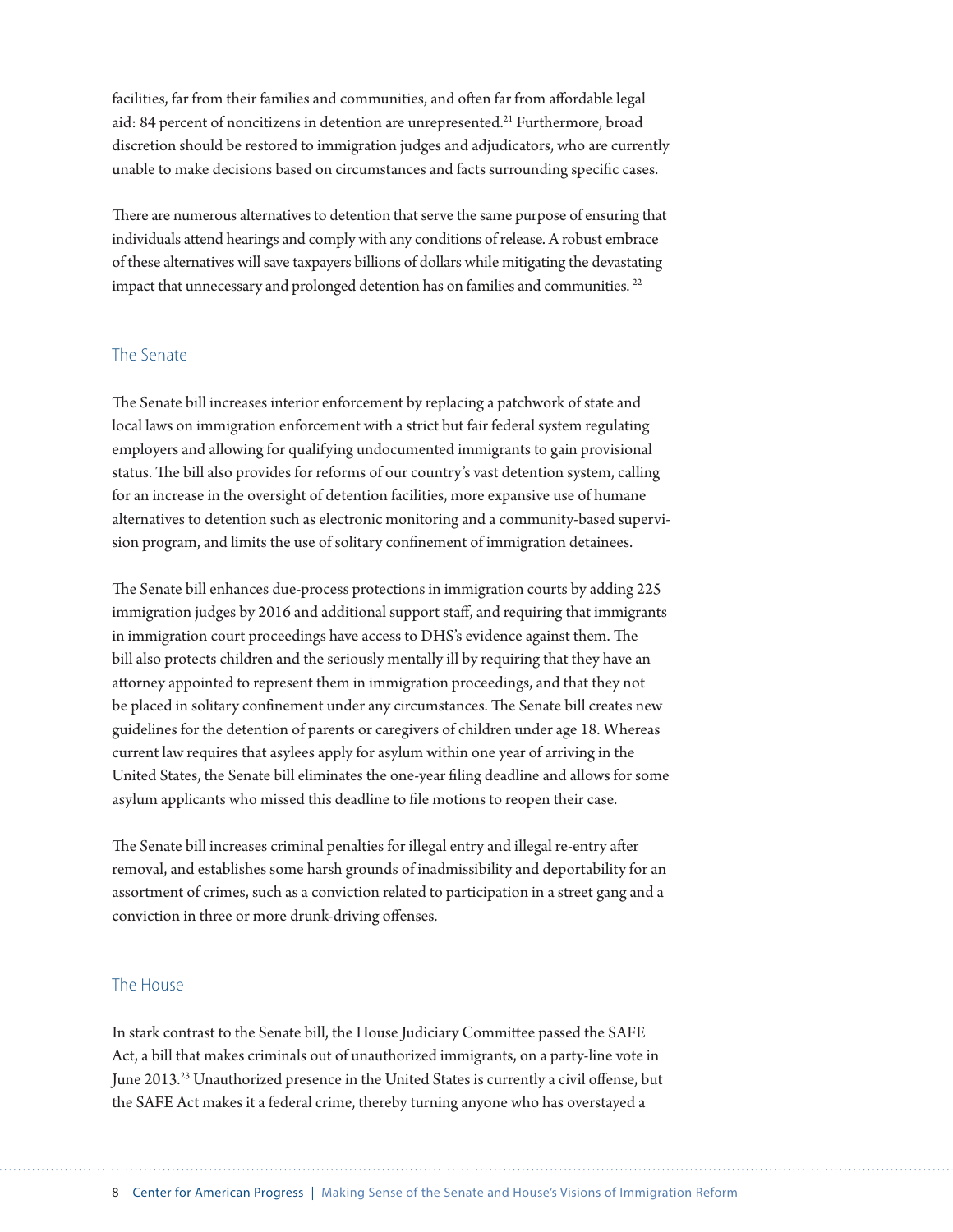visa or entered without inspection—even years or decades ago—into a criminal. What's more, the SAFE Act makes criminals of U.S. citizens or lawful permanent residents who might interact with undocumented immigrants in their day-to-day activities.<sup>24</sup> The SAFE Act subjects anyone who transports or "harbors" a person knowing that he or she is in the United States without legal status to severe criminal penalties, including fines and the possibility of spending years in jail. A soccer mom, for example, who carpools her daughter's soccer teammates to afternoon practice could face up to five years in prison if she is caught driving a girl who the mom knows is undocumented.25

The SAFE Act also grants states and localities the right to enact civil or criminal immigration laws that mirror provisions in federal law and gives state and local enforcement agencies unprecedented authority to enforce federal, state, and local immigration laws. The SAFE Act gives local and state police the power to investigate, apprehend, arrest, and detain people for violations of immigration law, effectively acting as a nationalization of Arizona's anti-immigrant bill S.B. 1070, which the Supreme Court ruled unconstitutional in June 2012.<sup>26</sup> These provisions undermine the trust of communities of color, encourage racial profiling, and make everyone less safe.

At a time when we need smarter policies that allow us to scale back resources invested in immigration enforcement, the SAFE Act moves in the opposite direction, authorizing DHS to hire 2,500 Immigration and Customs Enforcement detention officers, 5,000 deportation officers, and 700 support staff for them. These additional staff would double down on our current failed strategy of mass deportation and would be aided by the bill's expansion of offenses that qualify under immigration law as an "aggravated felony." The offenses need not be aggravated or a felony to be so classified, but the penalties are severe: automatic detention and deportation with no possibility of legal re-entry.

Increases in spending would also be authorized under the SAFE Act to construct or acquire additional detention space to house thousands more detainees, and DHS would be required to take noncitizens into federal custody within 48 hours of state or local law enforcement making a request. The bill will allow the detention of undocumented immigrants for two weeks after they have completed their criminal sentence to give DHS a chance to take them into custody. And the bill precludes expansion of alternatives to detention.

Any serious consideration of the SAFE Act would open up old wounds in the immigrant and ally community, which fought off similar provisions in the Border Protection, Antiterrorism, and Illegal Immigration Control Act of 2005, better known as the "Sensenbrenner bill," after its sponsor in the House.<sup>27</sup> The Sensenbrenner bill was the cause for massive turnouts of people in rallies across the country in 2006, objecting to the notion that the undocumented and those who associate with them should be designated felons.<sup>28</sup>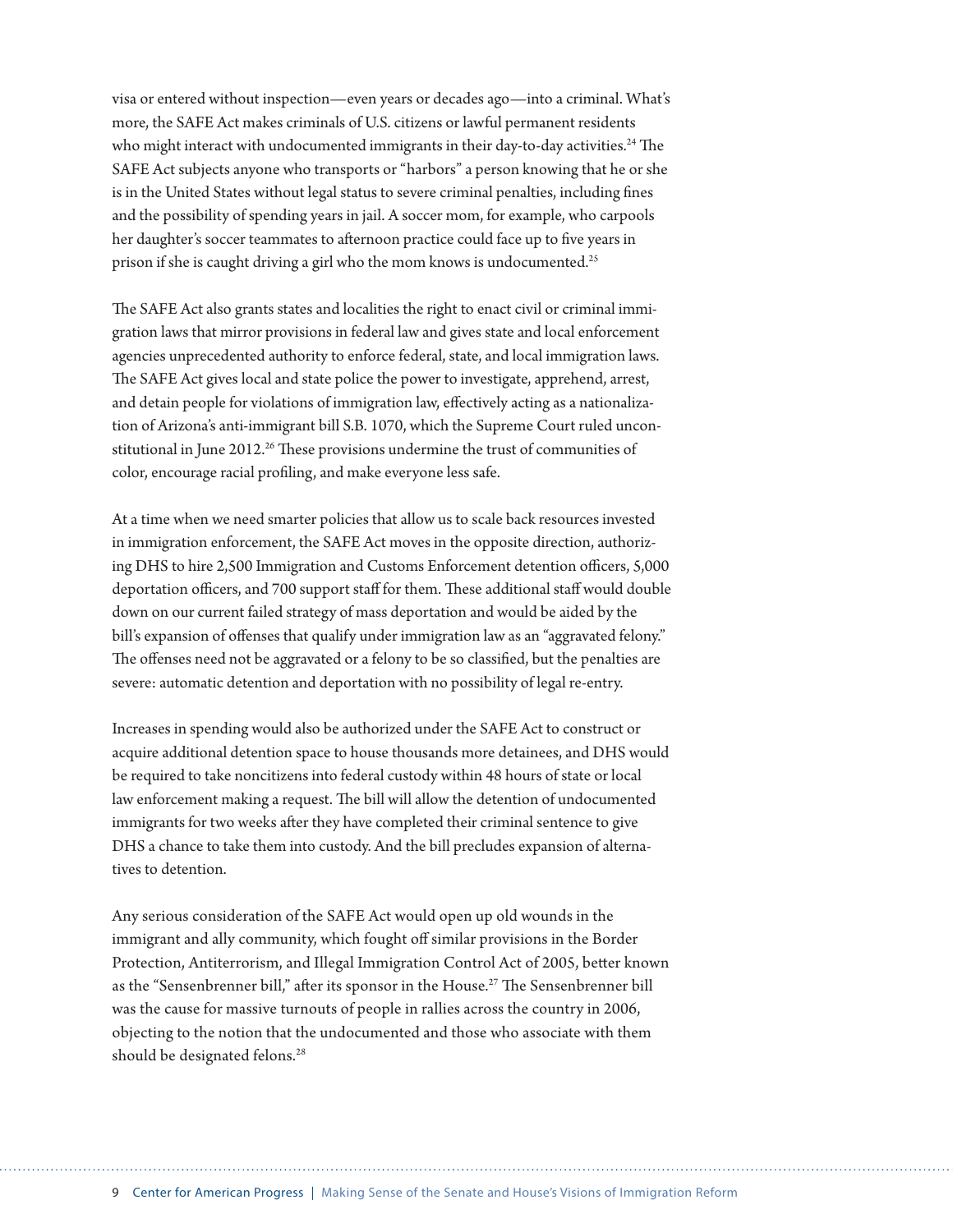## E-Verify

A worksite enforcement program to ensure that employers do not hire individuals without legal status, such as E-Verify, can only be successful if it is rolled out concurrently with a legalization program that brings the 8 million workers who lack legal status—some 5 percent of the American workforce—into compliance with the law.29 If electronic verification of work eligibility goes into effect without regularizing the undocumented population, many employers will move these workers off the books, workers will go deeper underground, and the market for false or stolen documents will continue to grow.

Congress should authorize universal implementation of a secure electronic employment-verification system in conjunction with legalization of the current undocumented population. The E-Verify program should be phased in as established accuracy and privacy benchmarks are met, and anti-discrimination mechanisms and clear redress procedures for errors should be a central part of the bill. These measures will minimize the number of eligible workers who are denied or delayed employment.

#### The Senate

The Senate-approved immigration reform bill phases in a mandatory Internet-based electronic verification system, known as E-Verify, over five years to check the legal status of everyone they hire. This window of time will allow for DHS to keep making improvements to the still-error-prone system and give smaller businesses more time to comply with the laws.<sup>30</sup> The E-Verify provision in the Senate's immigration bill require worker protections to be put in place, including a right to administrative review and an appeals court to contest false nonverification. This will reduce error rates of incorrectly flagged legally authorized workers and will ensure better worker protection for immigrants and native workers.

#### The House

The House's Legal Workforce Act mandates that E-Verify be implemented for all employers within two years of passage. $31$  This hasty implementation may impede employers' ability to reduce errors as well as fail to protect the workers being hired. Workers victim to verification errors would have only the Federal Tort Claims Act, or FTCA, as a protection, and no class action could be brought. The FTCA is the statute by which the United States authorizes suits to be brought against itself, but these claims are hard to establish, and the federal government would not be required to pay lost wages.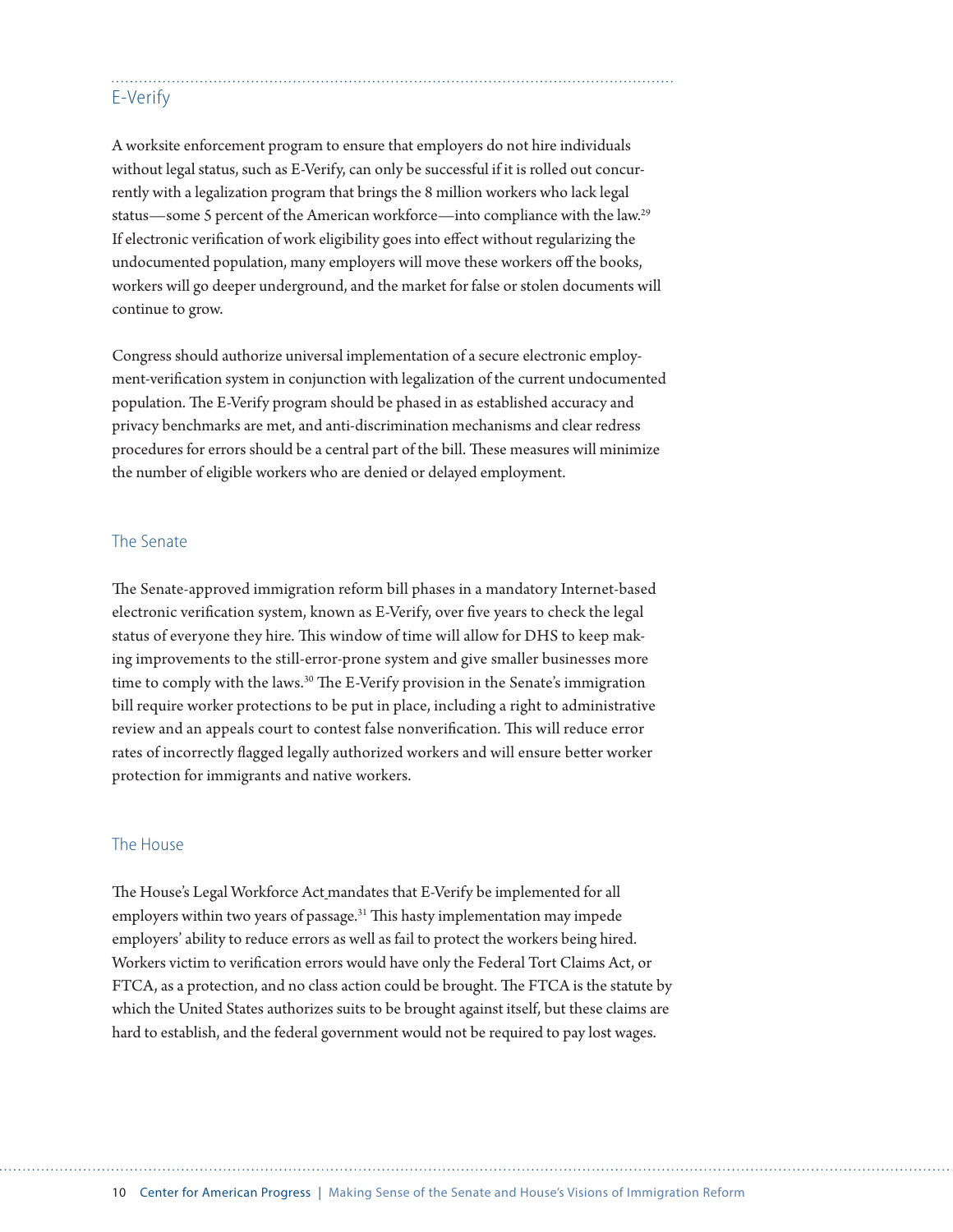The economic consequences of implementing an electronic verification system without a concurrent legalization program have been estimated in the past. In 2008, the nonpartisan Congressional Budget Office, or CBO, found that the Secure America through Verification and Enforcement, or SAVE, Act, which would have required all employers to use the thenvoluntary E-Verify system to verify the work authorization of all workers within four years, would cost the federal government \$17.3 billion in lost revenues over 10 years.<sup>32</sup> The CBO attributed this decrease to E-Verify causing undocumented workers to move off the books and into the cash economy, where the government cannot collect taxes.

# Legal immigration

A truly comprehensive and coherent immigration policy would need to modernize existing rigid, unwieldy, and outdated legal channels for moving people into the United States. Immigrants are essential to our economic growth and central to our national identity, and Congress must develop a system that recognizes their contributions and treats immigration as a resource to be managed and embraced. Congress must establish a 21st-century system that replaces unauthorized immigration and unconscionable backlogs with a flexible framework that advances the nation's dual interest in economic growth and family unity. A flexible system to admit future immigrants to our country must protect and benefit American workers.

#### The Senate

The Senate bill offers a variety of new avenues for people to legally immigrate to the United States. The bill creates a new merit-based visa system that will function in conjunction with reformed family based immigration and employment-based immigration programs that permit citizens or lawful permanent residents to petition for relatives and U.S. businesses to apply for employees.

The merit-based visa system is split into two separate tracks. The first track of the new visa system grants 120,000 to 250,000 visas annually to immigrants based on their skills, education, family ties, age, and nationality.33 Family ties and diversity of nationality are awarded fewer points in this system than are other factors like education, age, experience and skill. The number of visas granted annually will depend on the number of visas requested during the previous year and the unemployment rate.

The second track of the merit-based visa system will clear the enormous backlog of visa applicants—4.5 million people—some of whom have waited for decades for their family or employment-based immigrant visa to become available. This track will start allocating visas to persons with pending visa applications in 2015, and clear the back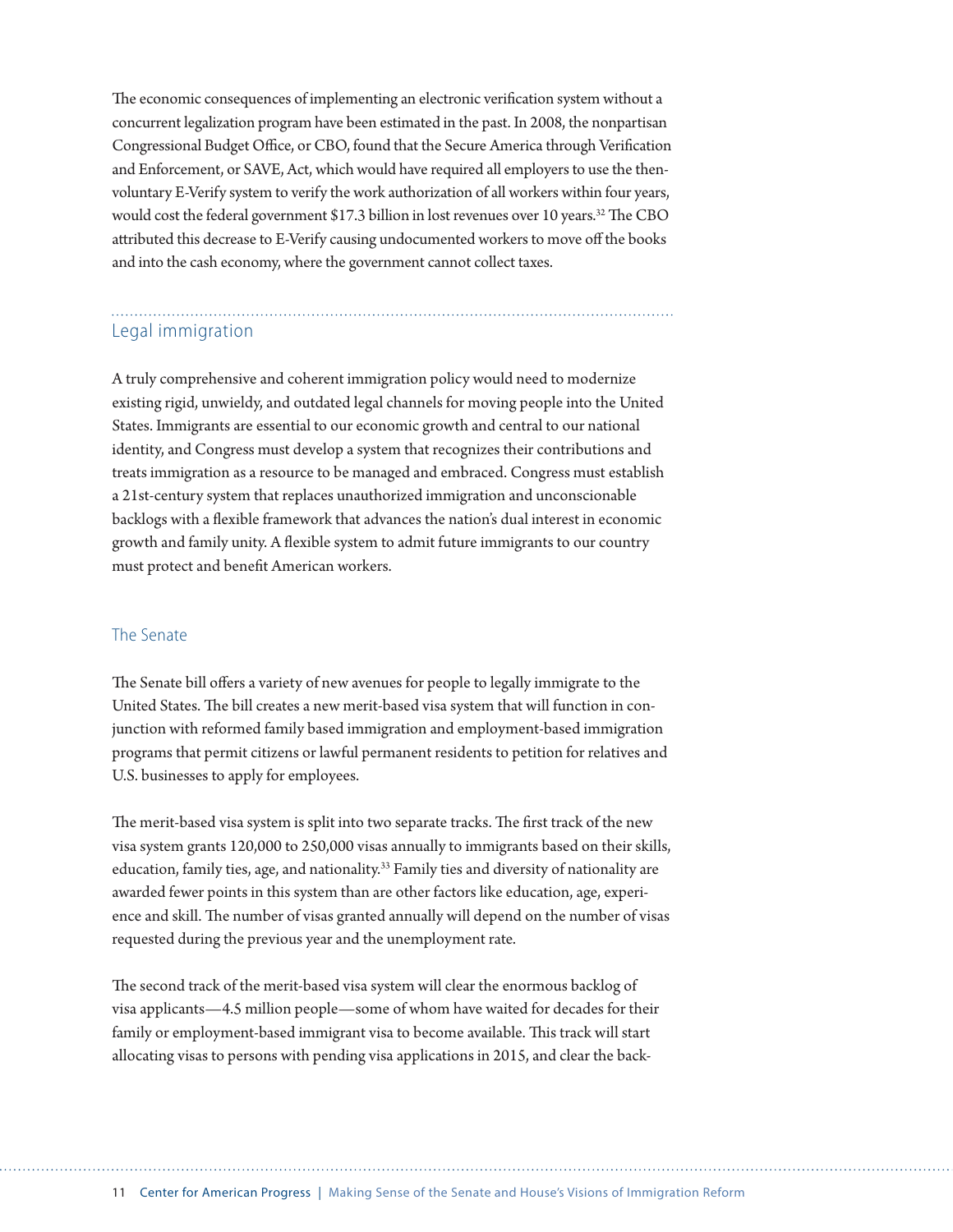log by 2021. Immigrants who have held RPI status—the status that many of the 11.7 million undocumented people would hold—for 10 years would be eligible to apply for visas through this track of the merit-based immigration system.34

The existing family based immigration system would see several improvements under the Senate's immigration reform bill. Spouses and children of those who hold lawful permanent status would be considered their immediate relatives, for example, and become immediately eligible for LPR status. These close family members of LPRs are currently subject to visa caps that result in drawn-out family separations. The share of family sponsored visas that can go to immigrants from any one country will more than double, from the current 7 percent to 15 percent under this legislation. On the other hand, the Senate's immigration reform bill would reduce the effective annual cap of family based immigrant visas from 226,000 to 161,000 beginning in 2015. And important visa categories—such as the siblings of U.S. citizens category—would be eliminated, forcing many immigrants with existing familial connections to the United States to apply through the more uncertain merit-based system.

The existing employment-based immigration system would maintain its cap of 140,000 visas per year but would see improvements if the Senate bill became law. Importantly, present country-specific limits on the number of immigrant visas that can be awarded will be eliminated. Country-specific caps have caused long backlogs for employmentbased immigrants applying from countries such as China, India, Mexico, and the Philippines.<sup>35</sup> Additionally, the Senate bill would improve the current employmentbased system by exempting graduates from American universities with advanced degrees in science, technology, engineering, and mathematics, or STEM, fields, as well as other exceptionally talented individuals from the annual worldwide visa cap.

The Senate bill would increase the annual H-1B cap for skilled workers from 65,000 to 115,000, and over time, the cap could rise to 180,000. Another 25,000 H-1B visas would be set aside for those holding STEM degrees from American universities. The wages of H-1B workers would be raised, their spouses would also be granted work authorization, and these skilled workers would be granted 60 days to change jobs. Employers would have more obligations than they do today, including the requirement to make a good-faith effort to recruit a U.S. worker before hiring an H-1B worker, and for H-1Bdependent employers to have less than 50 percent of their employees on these visas by 2017.36

Entrepreneurs and investors would also see expanded opportunities to come to the United States. The Senate bill creates the "X" visa category for entrepreneurs with venture backing of \$100,000 or who own a business that has generated more than \$250,000 in annual revenue and created at least three jobs over the two years prior to the submission of the visa application. X-visa holders can hold their visa for three years with an option to renew at the end of the visa term. The bill also creates the EB-6 visa category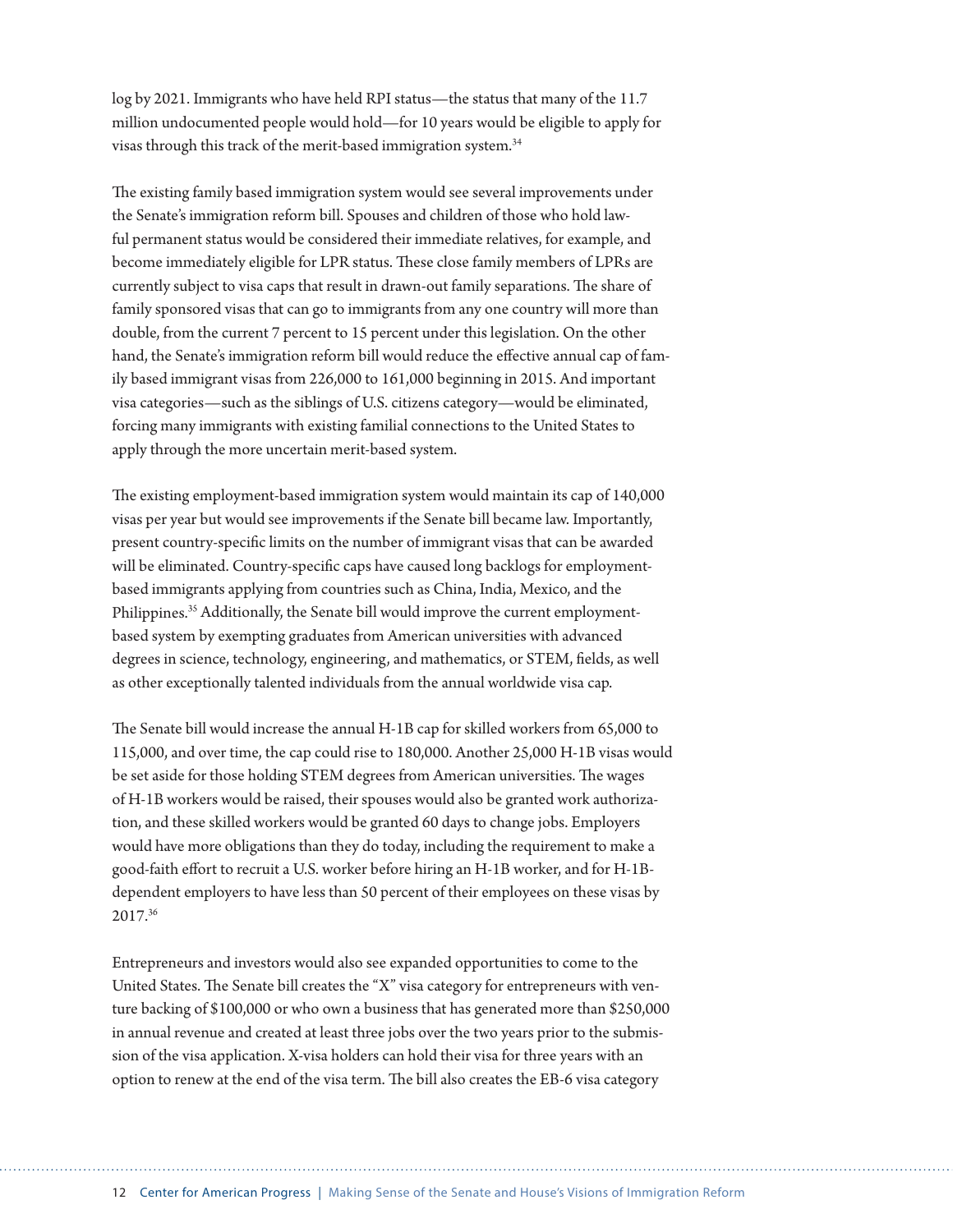for immigrant investors who hold significant ownership of a U.S. business that has created at least five jobs, has generated more than \$750,000 in annual revenue, and has received at least \$500,000 in venture capital.

The Senate's immigration bill also creates a new, lesser-skilled "W" visa category, which provides between 20,000 and 200,000 visas each year. W-visa holders can be employed in sectors with labor shortages for a period of three years with an option to renew after the initial three-year period, must be paid the higher of the minimum wage or specified wage rates, and must be provided housing or a housing allowance. Holders of W-visas would be allowed to change jobs as long as they found another W-visa-certified employer within 60 days of having left their previous place of employment. W-visa holders would be eligible to apply for lawful permanent residence through the merit-based system.

The W-visa program would be supervised by the newly established Bureau of Immigration and Labor Market Research, which would determine the sectors experiencing labor shortages and provide data and recommendations on the annual W-visa cap to policymakers. The creation of this independent bureau would mark the first time the U.S. Congress moves to a dynamic way of setting visa numbers that respond to our economic needs. The question of how to design a system that allows low-skilled immigrants to work in the United States has historically been a significant point of contention in negotiations over immigration reform. The W-visa program agreed to by the AFL-CIO and the U.S. Chamber of Commerce earlier this year marked a milestone in the evolution of immigration reform and moreover demonstrated the urgency of reform for the sake of workers and businesses alike.<sup>37</sup>

The Senate bill would replace the H-2A temporary agricultural worker program with two separate W-visa categories, the W-2 for "contract" employment and the W-3 for "at-will" employment, jointly capped at 112,333 visas per year for the first five years, with the cap set by the Secretary of Agriculture thereafter. This new agricultural worker program would allow workers to work for U.S. employers designated by the Department of Agriculture who have tried to fill the position with a U.S. worker. Like other W visas, these agricultural W visas would be valid for a period of three years with an option to renew after the initial period. At-will workers would be able to move from employer to employer, so long as the new employer was also designated by the Department of Agriculture, while contract workers could move to a different job after their initial contract expired.

#### The House

Two separate bills that deal with legal immigration have passed out of the House Judiciary Committee. They are the SKILLS Visa Act and the Agricultural Guestworker, or AG, Act.38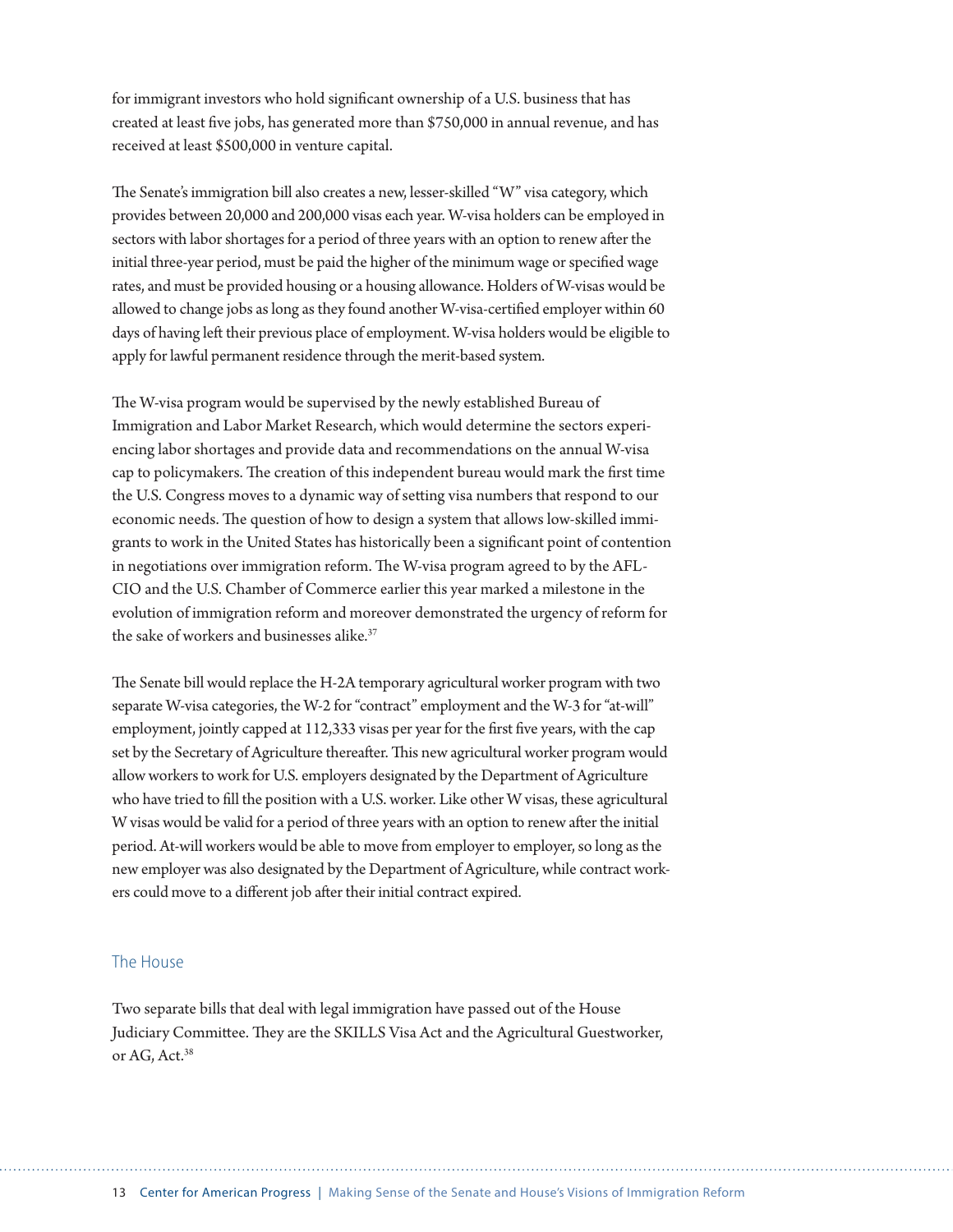The SKILLS Visa Act, which was approved out of the House Judiciary Committee in June, promotes limited types of high-skilled immigration. The SKILLS Visa Act would raise the existing employment-based immigration system cap of 140,000 visas to 235,000 visas per year, but unlike the Senate bill, would not eliminate country-specific limits on the number of immigrant visas that can be awarded. The majority of the additional 95,000 visas provided by this bill would be allocated to those with doctorates in STEM fields from American universities.

The SKILLS Visa Act would raise the annual H-1B visa cap for skilled workers from 65,000 to 155,000, with an additional 40,000 visas reserved for graduates of masters programs. Unlike the Senate bill, the SKILLS Visa Act does not increase requirements for H-1B-dependent employers. The act would allow spouses of H-1B workers to work.

For new entrepreneurs and investors, the SKILLS Visa Act establishes more routes to starting businesses in the United States. The bill creates a new conditional visa category for entrepreneurs who have secured a minimum of \$500,000 in venture capital. If the entrepreneur's established business creates at least five jobs and generates an additional \$1 million in revenue, the entrepreneur and their family can petition for lawful permanent resident status.

The SKILLS Visa Act adds 25,000 visas annually for spouses and minor and unmarried children of U.S. lawful permanent residents. This slight increase in the visa cap will help alleviate frequent backlogs in the system that can result in families being split apart. The act also eliminates the employment-based green card per-country cap and, similar to the Senate bill, raises the family sponsored per-country cap from 7 percent to 15 percent. At the same time, the act eliminates important visa categories such as the siblings of U.S. citizens category. It also eliminates the diversity visa; since 1990, it has helped diversify the U.S. immigrant population by providing up to 50,000 visas annually to natives of countries that have sent less than 50,000 total immigrants to the United States over the preceding five years.<sup>39</sup> The notion of a zero-sum game in legal immigration reform whereby to increase one visa pool you must take away from another is shortsighted.

The Agricultural Guestworker Act would create a new temporary agricultural guestworker program that allows growers designated as registered agricultural employers by the Department of Agriculture to hire foreign farm workers. The bill sets an annual cap of 500,000 workers and allows undocumented farm workers currently present in the United States to become eligible for the program. Farm workers would be unable to sponsor their spouses or children and would have no path to permanent residence in the United States.

The new agricultural guestworker program under the AG Act would allow for contract and at-will employment. The duration of both of these arrangements would be capped at a year and a half for seasonal or temporary work and three years for nonseasonal jobs such as dairy farming. At-will employment would only be an option for those guestworkers who have already completed a regular contract with a designated agricultural employer. The total stay for all guestworkers in the United States cannot exceed four and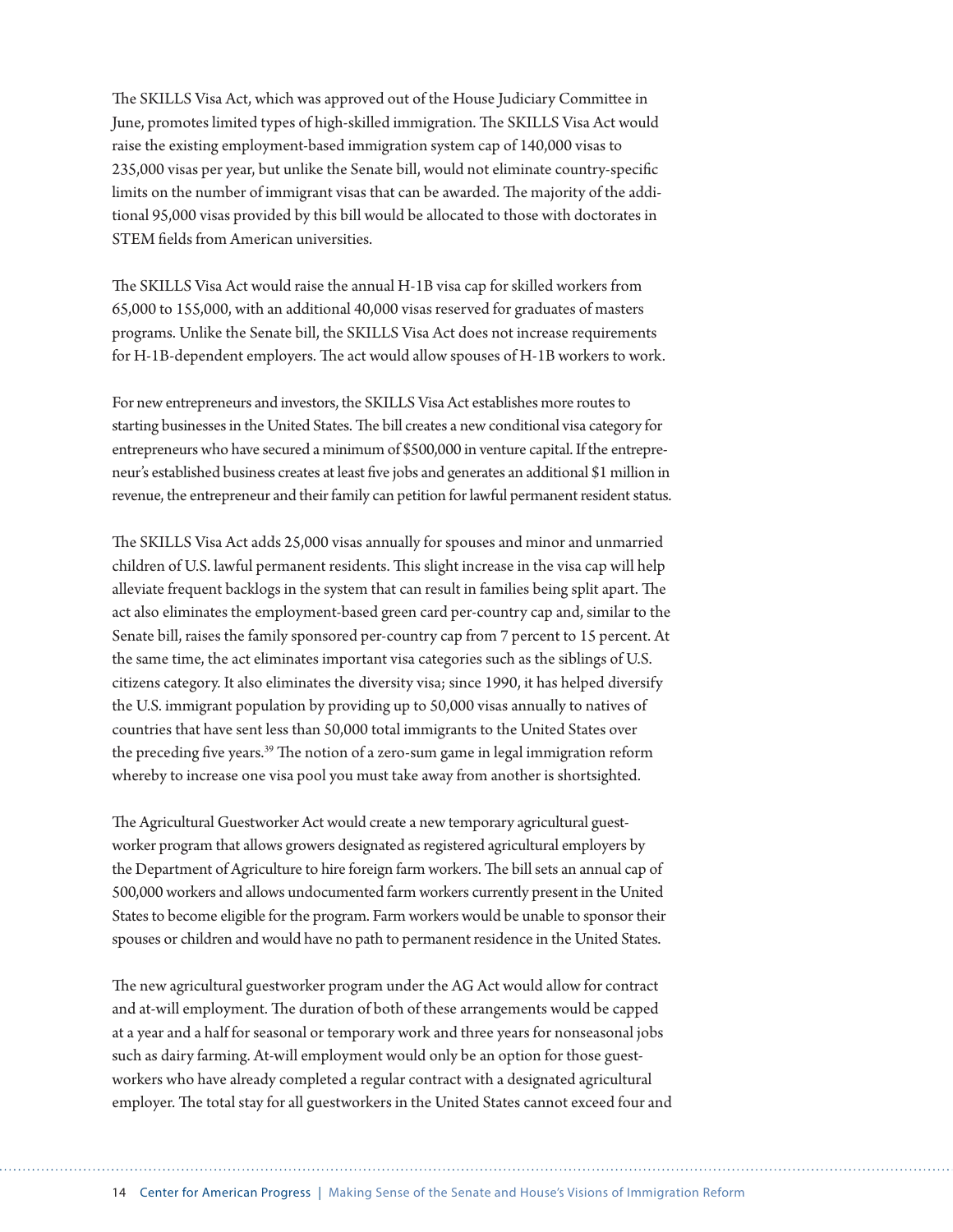a half years, and guestworkers would have to leave the United States for at least three months before being able to return to continue farm work.

The AG Act would require that 10 percent of the guestworker's wages be withheld, only to be reimbursed once the worker returns to their country of origin. The guestworker would be paid the higher of either the market's prevailing wage rate or the state minimum wage. Unlike in the current agricultural worker program, under the AG Act, the employer would not be required to pay for the transportation or housing expenses incurred by their guestworkers. Furthermore, the employer would only have to guarantee the guestworker wages for part-time employment. In all cases, guestworkers would be unable to bring civil actions for damages against employers unless mediation has been attempted.

# Conclusion

While the House has failed to bring any immigration bill to the floor thus far, the variety of legislative proposals discussed in this issue brief demonstrates that a lively debate is taking place. Over the past few weeks, pressure on the House to take action has only increased. More than 600 conservative and evangelical leaders flew to Washington, D.C., in late October to press the House to pass an immigration reform bill that would allow the 11.7 million undocumented immigrants living in the United States to get right with the law.40 Since November 12, a courageous group of faith and labor leaders have held a fast on the National Mall to call for the passage of immigration reform with a path to citizenship. Their fast has attracted the solidarity of thousands, who have decided to fast to pressure the House to pass immigration reform.<sup>41</sup>

These activists have the backing of 87 percent of the American public, who agree that allowing immigrants living in the United States without legal immigration status to become citizens after going through a tough but fair legalization process is the way to go.<sup>42</sup> Seventy-nine percent of Republican primary voters believe that fixing the current immigration system is "very important" and 70 percent support a bill similar to the one passed by the Senate in June.<sup>43</sup>

In 2013, the Senate acted decisively to fix our nation's broken immigration system. The cost of inaction is simply too high for the House to postpone immigration reform any longer. Each day that the House fails to pass immigration reform is another day of missed economic opportunities. In the months since the Senate passed S. 744, our economy has missed out on a net \$5.4 billion in additional tax revenues. With each additional day that passes, another \$37 million in revenue is lost.<sup>44</sup> The human cost of inaction is also tremendous. Since the Senate passed its immigration reform bill, it has been estimated that more than 162,000 people have been deported.<sup>45</sup> The time is long overdue for the House to bring one of its immigration bills to the floor for a vote.

*Ann Garcia is an Immigration Policy Analyst with the Center for American Progress.*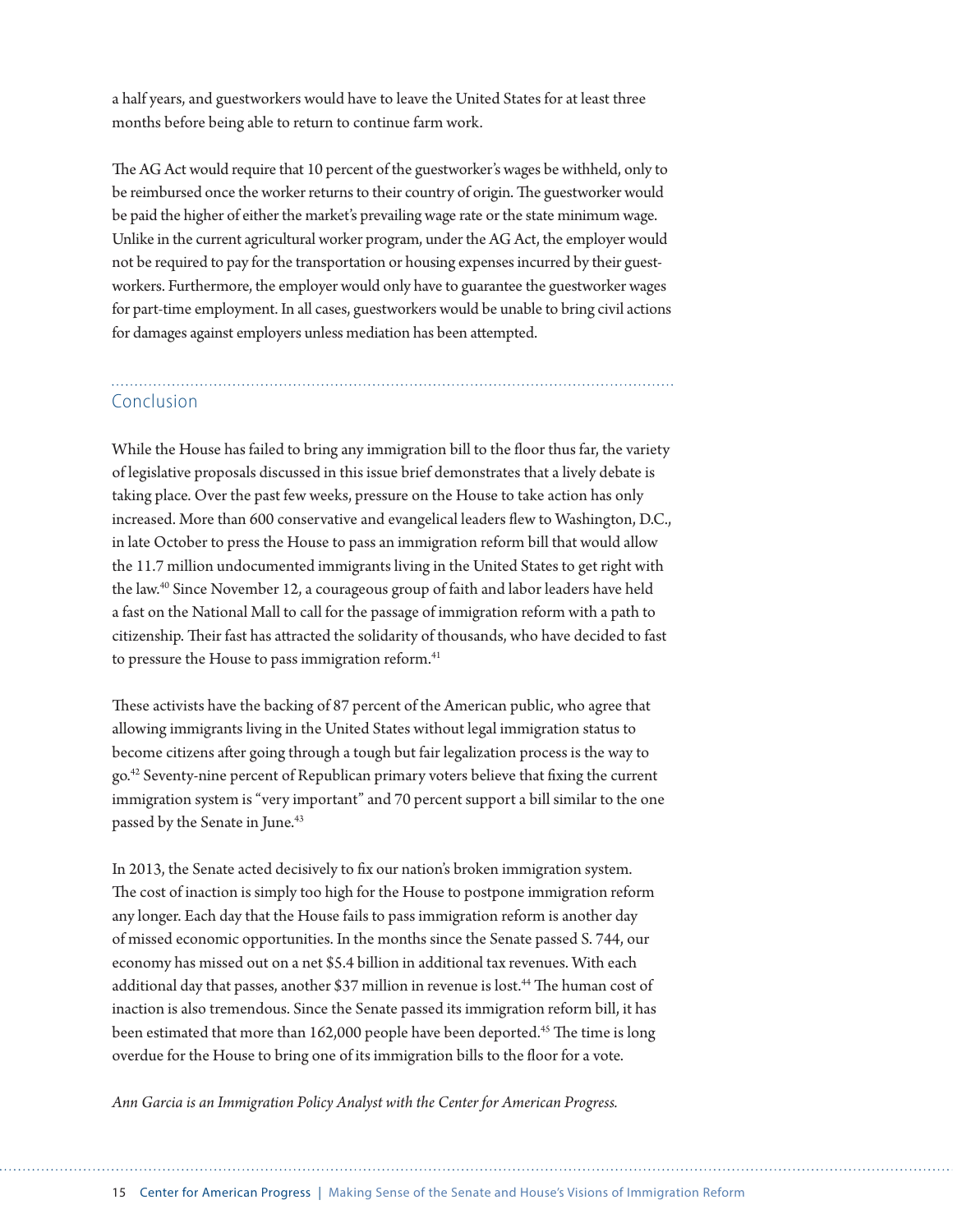#### Endnotes

- 1 Border Security, Economic Opportunity, and Immigration Modernization Act of 2013, S. 744, 113th Cong. 1 sess. (Government Printing Office, 2013).
- 2 Marshall Fitz, "Burying Immigration Reform and Muddling Responsibility: Don't Believe the Boobirds," Think Progress, November 13, 2013, available at http://thinkprogress.org/ immigration/2013/11/13/2935541/burying-immigrationreform-muddling-responsibility/; Luke Russert and Carrie Dann, "Boehner draws another hard line on immigration reform," NBC News, November 13, 2013, available at http:// firstread.nbcnews.com/\_news/2013/11/13/21439274boehner-draws-another-hard-line-on-immigration-reform; Donna Cassata, "Kevin McCarthy: Immigration Will Likely Have to Wait Until Next Year," Huffington Post, November 8, 2013, available at http://www.huffingtonpost. com/2013/11/08/kevin-mccarthy-immigration\_n\_4242250. html?utm\_hp\_ref=politics.
- 3 Erica Werner, "House chairman pledges action on immigration," Salon, September 19, 2013, available at http://www. salon.com/2013/09/19/house\_chairman\_pledges\_action\_on\_immigration/.
- 4 Border, Security, Economic Opportunity, and Immigration Modernization Act, H.R. 15, 113th Cong. 1 sess. (Government Printing Office, 2013).
- 5 Border, Security, Economic Opportunity, and Immigration Modernization Act; Border Security Results Act of 2013, H.R. 1417, 113th Cong. 1 sess. (Government Printing Office, 2013).
- 6 Jeffrey S. Passel, D'Vera Cohn, and Ana Gonzalez-Barrera, "Population Decline of Unauthorized Immigrants Stalls, May Have Reversed" (Washington: Pew Research Center, 2013).
- 7 Michael Hoefer, Nancy Rytina, and Bryan Baker, "Estimates of the Unauthorized Immigrant Population Residing in the United States: January 2011" (Washington: Office of Immigration Statistics, 2012); Paul Taylor and others, "Unauthorized Immigrants: Length of Residency, Patterns of Parenthood" (Washington: Pew Research Center, 2011); "The Real Cost of Inaction on Immigration," available at http:// thecostofinaction.com/ (last accessed November 2013).
- 8 Robert Lynch and Patrick Oakford, "The Economic Effects of Granting Legal Status and Citizenship to Undocumented Immigrants" (Washington: Center for American Progress, 2013).
- 9 Seung Min Kim, "Eric Cantor, Bob Goodlatte eye bill for undocumented children," Politico, July 11, 2013, available at http://www.politico.com/story/2013/07/young-immigrantsbill-eric-cantor-bob-goodlatte-94052.html.
- 10 Fawn Johnson, "Parent Sponsorship Stalls Kid Act," National Journal, November 3, 2013, available at http://www. nationaljournal.com/daily/parent-sponsorship-stalls-kidsact-20131103.
- 11 America's Voice, comment on "Getting to A Majority: More House Republicans Come Out for Citizenship," America's Voice blog, comment posted August 23, 2013, available at http://americasvoiceonline.org/research/getting-to-a-majority-more-house-republicans-come-out-for-citizenship/ (accessed November 7, 2013).
- 12 Erica Werner, "Immigration bill knot: 'Special' citizenship path," Associated Press, September 1, 2013, available at http://bigstory.ap.org/article/immigration-bill-knot-specialcitizenship-path.
- 13 Mike Flynn and Shikha Dalmia, "What Part of Legal Immigration Don't You Understand?", Reason magazine, October 2008, pp. 32–33.
- 14 U.S. Department of State, "Visa Bulletin For December 2013," available at <u>http://www.travel.state.gov/visa/bulletin/bul-</u><br><u>letin\_6211.html</u> (last accessed November 2013).
- 15 Immigration Policy Center, "The Cost of Doing Nothing: Dollars, Lives, and Opportunities Lost in the Wait for Immigration Reform," September 23, 2013; Marshall Fitz, and Philip E. Wolgin, "Infographic: Setting the Record Straight on Immigration and Border Enforcement," Center For American Progress, January 4, 2013.
- 16 Bob Ortega, "Border Apprehensions Up, But Still Near Historical Lows," The Arizona Republic, June 3, 2013, available at http://www.azcentral.com/news/politics/ articles/20130531mexico-border-apprehensions-up. html?nclick\_check=1.
- 17 Campaign for an Accountable, Moral, and Balanced Immigration Overhaul, "Corker-Hoeven Militarizes the Border and Jeopardizes Immigration Reform," Press release, June 24, 2013, available at http://cambio-us.org/corker-hoeven-militarizes-the-border-and-jeopardizes-immigration-reform/.
- 18 Border Security Results Act of 2013

- 19 U.S. Immigration and Customs Enforcement, "Removal Statistics," available at http://www.ice.gov/removal-statistics/ (last accessed November 2013).
- 20 Peter L. Markowitz and others, "Accessing Justice: The Availability and Adequacy of Counsel in Immigration Proceedings" (New York: New York Immigrant Representation Study, 2011); Arnold & Porter LLP, "Reforming the Immigration System: Proposals to Promote Independence, Fairness, Ef ficiency, and Professionalism in the Adjudication of Removal Cases" (2010).
- 21 Arnold & Porter LLP, "Reforming the Immigration System."
- 22 National Immigration Forum, "The Math of Immigration Detention: Runaway Costs for Immigration Detention Do Not Add Up to Sensible Policies" (Washington: National Immigration Forum, 2013), available at http://www.immigrationforum.org/images/uploads/mathofimmigrationdetention.pdf.
- 23 Strengthen and Fortify Enforcement Act, H.R. 2278, 113th Cong. 1 sess. (Government Printing Office, 2013).
- 24 Ann Garcia, "Who Would the SAFE Act Endanger?", Center for American Progress, October 28, 2013.
- 25 Ibid.
- 26 Sahil Kapur, "Supreme Court Overturns Key Parts of Arizona Immigration Law," Talking Points Memo, June 25, 2012, available at http://talkingpointsmemo.com/dc/supreme-courtoverturns-key-parts-of-arizona-immigration-law.
- 27 Border Protection, Antiterrorism, and Illegal Immigration Control Act of 2005, H.R. 4437, 109th Cong. 1 sess. (Government Printing Office, 2005).
- 28 Teresa Watanabe, and Hector Becerra, "500,000 Pack Streets to Protest Immigration Bills," Los Angeles Times, March 26, 2006, available at http://articles.latimes.com/2006/mar/26/ local/me-immig26.
- 29 Jeffrey Passel and D'Vera Cohn, "Unauthorized Immigrant Population: National and State Trends, 2010" (Washington: Pew Hispanic Center, 2011).
- 30 Philip E. Wolgin, "Seen and (Mostly) Unseen: The True Costs of E-Verify" (Washington: Center For American Progress, 2011).
- 31 Legal Workforce Act, H.R. 1772, 113th Cong. 1 sess. (Government Printing Office, 2013).
- 32 Secure America through Verification and Enforcement Act, H.R. 4088, 110th Cong. 1 sess. (Government Printing Office, 2007); Letter from Congressional Budget Office to the Honorable John Conyers Jr., April 4, 2008, available at http:// www.cbo.gov/publication/19598.